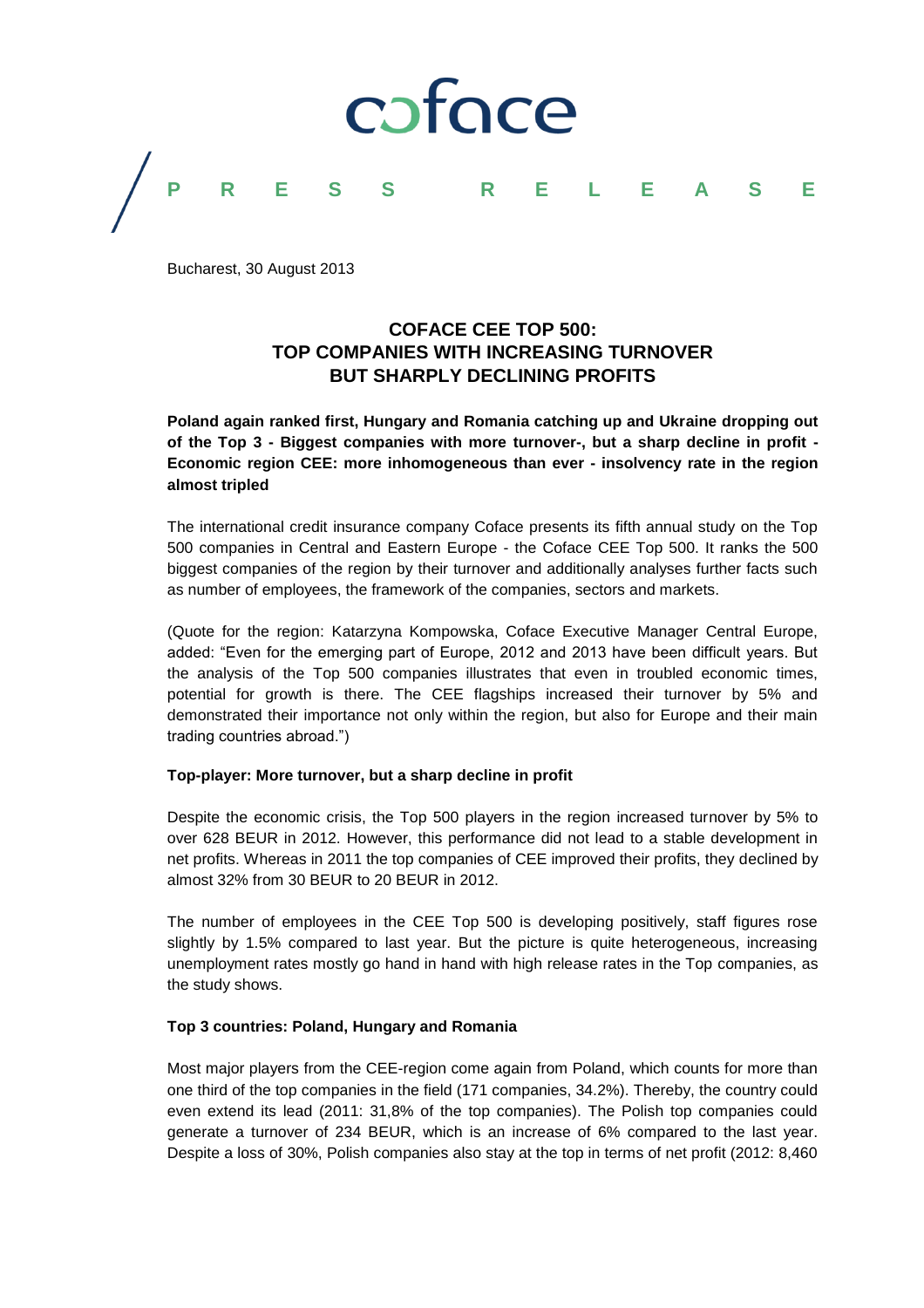# coface **P R E S S R E L E A S E**

MEUR; 2011: 12,014 MEUR). The country showed - after the strongest GDP growth in the EU in 2011 - a sharp slowdown in 2012 while insolvencies reached record levels at the same time.

Hungary is the country with the second highest number of companies (66; 13.2%) among the Top 500 of the CEE-region. Hungary was ranked third in 2011 - although the performance of the Hungarian economy (GDP) dropped by 1.7%, the turnover of the top companies rose slightly to 240 BEUR (+2.2%). A close monitoring of the country is recommended as the net profit is declining year over year (-27.5%).

For the first time, Romania kicked Ukraine off the podium and catapulted from fifth to third place. This can be explained by an increase of 22.7% of companies and a total of 54 companies in the ranking. Despite the higher number of companies in the Top 500, turnover was weak, leaving Romania on the fifth place (48,559 MEUR, +10.8%). It is also ranked fifth in terms of net profit (+37.7%).

Ukraine, which was ranked second in 2011, lost its position, as the companies performed badly and 28 fell out of the Top 500.

#### **Winners and losers**

The oil and gas sector contributes again most of the companies in the Coface CEE Top 500 ranking. 65 companies generated a profit of in total 162 BEUR (+6%). Especially in this sector, 2012 was a difficult year, the overall net profit shrunk by -34.6%.

Second - and far behind - ranks the sector of energy suppliers. 51 companies didn't even achieve a turnover half the size of the oil and gas sector (76 BEUR). The average growth rate in the sector is quite promising (+11%), but the companies in this sector reacted to the reduced energy demand due to recession by releasing staff (-12.9%) and had to suffer a sharp decline in profit.

The automotive sector succeeded this year to get into the Top 3, when ranked by sector - 42 companies earned almost 63 BEUR in turnover, with the biggest shares coming from Czech Republic and Slovakia (only mentioning Skoda Auto S.S., Volkswagen Slovakia, KIA Motors). Also some top performers of the study can be counted to this sector, so is Mercedes-Benz Manufacturing Hungary or Ford Romania. Although net profit declined by almost 33%, the companies in this sector employed an additional 6,500 people.

The biggest increases in turnover were reported by the car distribution businesses, food industry and wholesale. Within the Top 500 ranking, several sectors showed downward tendencies: construction, electronics, metal industry, mining and telecommunications. Construction is traditionally worst affected by economic downturn, the seven companies of this sector which are represented in this study had a decline in turnover (-9%) and employees (-8% in 2012), also the biggest insolvencies in CEE came mainly from the construction sector.